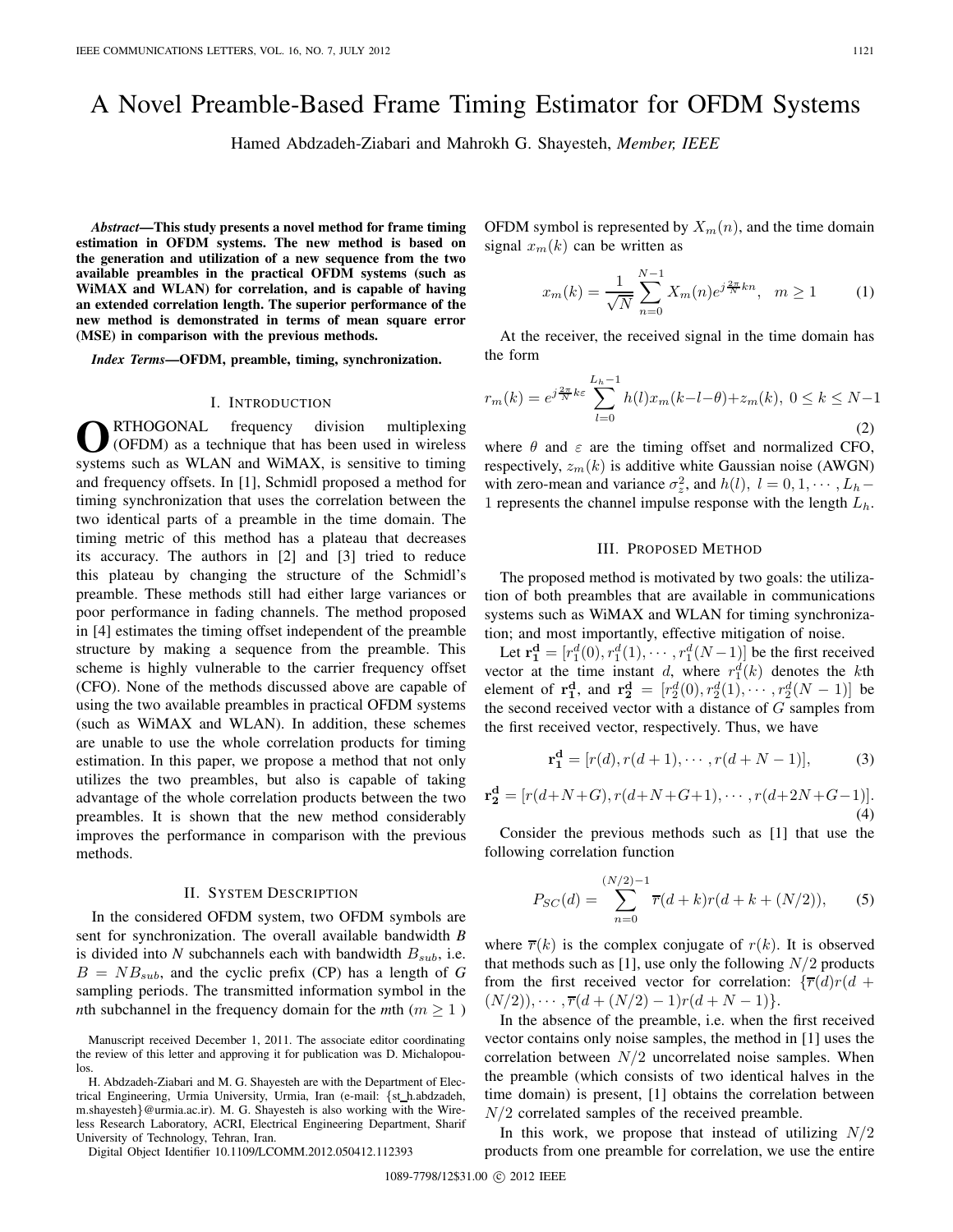

Fig. 1. The block diagram of generation of  $\mathbb{R}^d$ .

$$
\mathbf{R}^{\mathbf{d}} = \left[ \left\{ \frac{\overline{r}_1^d(0)r_2^d(0), \overline{r}_1^d(1)r_2^d(1), \cdots, \overline{r}_1^d(N-1)r_2^d(N-1)}{\mathbf{R}^{d,0}} \right\}, \left\{ \frac{\overline{r}_1^d(0)r_2^d(N-1), \overline{r}_1^d(1)r_2^d(0), \cdots, \overline{r}_1^d(N-1)r_2^d(N-2)}{\mathbf{R}^{d,1}} \right\}, \dots, \left\{ \frac{\overline{r}_1^d(0)r_2^d(1), \overline{r}_1^d(1)r_2^d(2), \cdots, \overline{r}_1^d(N-2)r_2^d(N-1), \overline{r}_1^d(N-1)r_2^d(0)}{\mathbf{R}^{d,N-1}} \right\} \right]
$$
(7)

products that two preambles provide for correlation. These products are expressed as

$$
\mathbf{R}^{\mathbf{d}} = \{ \overline{r}_1^d(0)r_2^d(0), \overline{r}_1^d(0)r_2^d(1), \cdots, \overline{r}_1^d(0)r_2^d(N-1),
$$
  
\n
$$
\overline{r}_1^d(1)r_2^d(0), \overline{r}_1^d(1)r_2^d(1), \cdots, \overline{r}_1^d(1)r_2^d(N-1),
$$
 (6)  
\n
$$
\overline{r}_1^d(N-1)r_2^d(0), \overline{r}_1^d(N-1)r_2^d(1), \cdots,
$$
  
\n
$$
\overline{r}_1^d(N-1)r_2^d(N-1)\}
$$

It is observed that the number of these products is  $N^2$ , which is far greater than the number of products used in the conventional methods  $(N/2)$ . The correlation between these products (6) and the corresponding products made from the pure preamble is proposed for timing estimation in this paper. Hence, in the absence of the preambles, the correlation between the  $N^2$  uncorrelated noise samples and the samples of the pure preambles can be obtained and in the presence of the two preambles, the correlation between the  $N^2$  highly correlated samples of the received preamble vectors and the pure preambles are computed. Since the samples of noise and pure preambles are uncorrelated, the difference between the correlation values of  $N^2$  samples in the presence and absence of the two preambles will be considerably greater than the difference between the correlation values of  $(N/2)$  samples in the presence and absence of one preamble. Hence, increasing the correlation length can significantly mitigate the noise and improve the performance. In the following, we demonstrate how we can use the products  $\mathbf{R}^d$  in (6) for correlation.

The products in (6) can be equivalently written as (7) (for simplicity in formulation and complexity evaluation as demonstrated in section IV). According to  $(7)$ ,  $\mathbb{R}^d$  can be expressed in terms of  $N$  subvectors as

$$
\mathbf{R}^{\mathbf{d}} = [\mathbf{R}^{\mathbf{d},0}, \mathbf{R}^{\mathbf{d},1}, \cdots, \mathbf{R}^{\mathbf{d},N-1}], \tag{8}
$$

where  $\mathbf{R}^{d,n} = \overline{\mathbf{r}}_1^d \circ \mathbf{r}_2^{d,(n)}$ ,  $n = 0, 1, \dots, N - 1$ ,  $\overline{\mathbf{r}}_1^d =$  $[\overline{r}_1^d(0), \overline{r}_1^d(1), \cdots, \overline{r}_1^d(N-1)]$  and  $\mathbf{r}_2^{d,(n)}$  is the vector obtained by circularly shifting of  $\mathbf{r}_2^d$  by an amount equal to n,

$$
\mathbf{r}_{2}^{\mathbf{d},(\mathbf{n})} = [r_{2}^{d}(N-n), \cdots, r_{2}^{d}(N-1), r_{2}^{d}(0), \cdots, r_{2}^{d}(N-n-1)].
$$
\n(9)

Furthermore, ◦ denotes the Hadamard product (element by element multiplication of the two vectors). The block diagram of generation of **R<sup>d</sup>** is depicted in Fig. 1.

A sequence corresponding to (7) and (8) can be also generated from the pure preamble vectors as follows

$$
\mathbf{C} = [\mathbf{C}^0, \mathbf{C}^1, \cdots, \mathbf{C}^{N-1}], \tag{10}
$$

where  $C^n = \bar{s}_1 \circ s_2^{(n)}$ ,  $n = 0, 1, \dots, N - 1$ , and  $s_m =$  $[s_m(0), s_m(1), \cdots, s_m(N-1)], m = 1, 2$  is the mth preamble vector in the time domain. Furthermore,  $s_2^{(n)}$  is obtained by circularly shifting of  $s_2$  by an amount equal to n. In the absence of CFO, the correlation between (8) and (10), i.e.

$$
P(d) = \left| \sum_{k=0}^{\lambda N - 1} R^d(k) \overline{C}(k) \right|, \quad 1 \le \lambda \le N \tag{11}
$$

can be used for timing estimation, where  $\lambda$  is the number of subvectors of  $\mathbf{R}^d$  that is used for correlation and  $L = \lambda N$  is the total length of the utilized correlation.

In the presence of CFO, (11) is severely affected by the frequency offset. To show the effect of the CFO on (11), we consider the samples of the mth received preamble vector in an AWGN channel

$$
r_m(k) = e^{j\frac{2\pi}{N}k\varepsilon} s_m(k-\theta) + z_m(k), \ 0 \le k \le N-1, \ m = 1, 2.
$$
\n(12)

When the preambles are received  $(d = \theta)$ , ignoring the noisy terms (since CFO does not change the properties of the noise), the sequence derived from the received signal (7), can be written as (13). It is observed that except the first subvector of **R<sup>d</sup>**, all subvectors of **R<sup>d</sup>** consist of two parts. Each of these parts and each of the subvectors as indicated in (13) are affected differently by the CFO (they are multiplied by different exponential factors). Hence, the CFO can cause the elements  $R^d(k)\overline{C}(k)$ ,  $k = 0, 1, \dots, L-1$  to add destructively and destroy the peak of  $P(d)$  at the start of the frame.

As a solution to this problem, we divide **R<sup>d</sup>**, into several groups (as shown in (13)). The elements of each group have the characteristic of being multiplied by the same exponential factor. After multiplication by the corresponding elements of **C**, the elements of each group are added together and their magnitudes are obtained. This procedure prevents  $R^{d}(k)\overline{C}(k)$ ,  $k = 0, 1, \cdots, L-1$  from adding destructively. Next, the magnitudes of different groups are added together.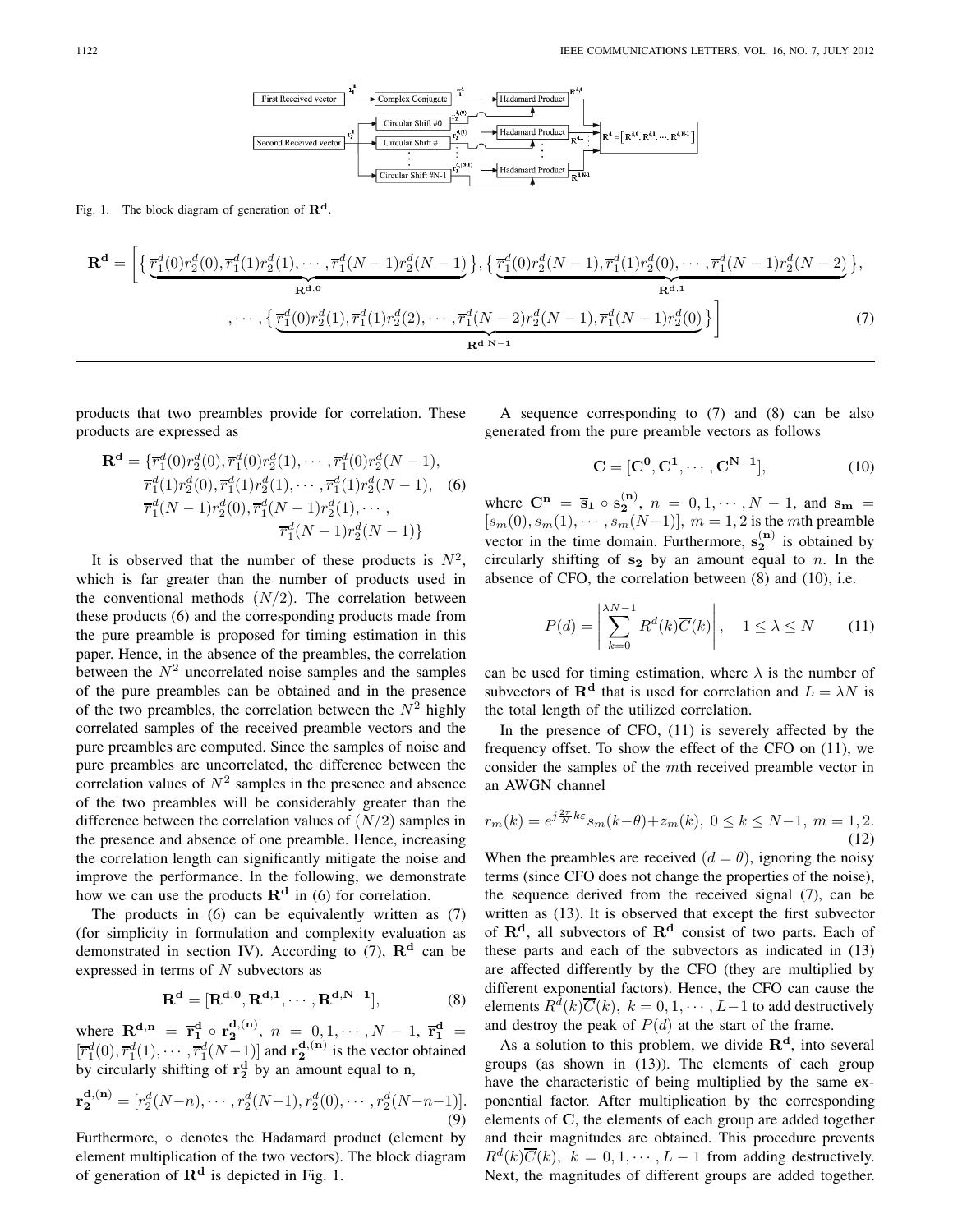$$
\mathbf{R}^{\mathbf{d}} = \mathbf{R}^{\theta} = e^{j\frac{2\pi}{N}G\varepsilon} \Bigg[ \Big\{ \underbrace{\overline{s}_{1}(0)s_{2}(0), \overline{s}_{1}(1)s_{2}(1), \cdots, \overline{s}_{1}(N-1)s_{2}(N-1)}_{\mathbf{R}^{\mathbf{d},0}} \Big\},
$$
\n
$$
\Big\{ \underbrace{e^{j\frac{2\pi}{N}(N-1)\varepsilon} \overline{s}_{1}(0)s_{2}(N-1)}_{R^{d,1}(0)}, \underbrace{e^{-j\frac{2\pi}{N}\varepsilon} \overline{s}_{1}(1)s_{2}(0), e^{-j\frac{2\pi}{N}\varepsilon} \overline{s}_{1}(2)s_{2}(1), \cdots, e^{-j\frac{2\pi}{N}\varepsilon} \overline{s}_{1}(N-1)s_{2}(N-2)}_{R^{d,1}(1)},
$$
\n
$$
\cdots, \Big\{ e^{j\frac{2\pi}{N}\varepsilon} \overline{s}_{1}(0)s_{2}(1), e^{j\frac{2\pi}{N}\varepsilon} \overline{s}_{1}(1)s_{2}(2), \cdots, e^{j\frac{2\pi}{N}\varepsilon} \overline{s}_{1}(N-2)s_{2}(N-1), e^{-j\frac{2\pi}{N}(N-1)\varepsilon} \overline{s}_{1}(N-1)s_{2}(0)}_{R^{d,N-1}(0), R^{d,N-1}(1), \cdots, R^{d,N-1}(N-2)} \Bigg]
$$
\n(13)



Fig. 2. Proposed timing metric ( $N = 256$ ,  $G = 16$ , and  $L = 4N$ ), a) under no noise and channel distortion conditions, b) in a 5-tap Rayleigh fading channel

Therefore, the proposed correlation function is obtained as

$$
P(d) = \sum_{n=0}^{\lambda-1} \left| \sum_{k=0}^{N-n-1} R^d(k+nN+n)\overline{C}(k+nN+n) \right| +
$$
  

$$
\sum_{n=1}^{\lambda-1} \left| \sum_{k=0}^{n-1} R^d(k+nN)\overline{C}(k+nN) \right|,
$$
 (14)

Finally, the proposed timing metric is expressed as follows

$$
M(d) = \frac{P(d)}{R(d)}\tag{15}
$$

where

$$
R(d) = \sum_{k=0}^{\lambda N - 1} |R^d(k)|^2, \quad 1 \le \lambda \le N. \tag{16}
$$

In Figs. 2 a and b, we have depicted this metric in two cases of ideal condition (no noise and no channel distortion) and in a multipath fading channel, respectively. Here, the first and second preambles are composed of four and two identical parts in the time domain, respectively. It is obvious that the new metric has an impulse-like shape.

Although, for simplicity, (14) is designed based on the order  $\mathbf{R}^{\mathbf{d},0}, \mathbf{R}^{\mathbf{d},1}, \cdots, \mathbf{R}^{\mathbf{d},N-1}$ , in (8), in general, any arbitrary order can be utilized. For example, for a correlation length of  $L = 2N$ , we can use  $\mathbb{R}^{d,2}$  and  $\mathbb{R}^{d,3}$ , instead of  $\mathbb{R}^{d,0}$  and  $\mathbf{R}^{d,1}$ , respectively. In this case, (14) should be changed in the way that the elements with the same exponential factor are added together and then the magnitude is obtained.

## IV. COMPUTATIONAL COMPLEXITY

The complexity of the new method is evaluated by considering its correlation function (14). Without loss of generality, we consider the *n*th  $1 \le n \le N - 1$  subvector of  $\mathbb{R}^d$  at the

time instant  $d$  that is given in (17).

$$
\mathbf{R}^{\mathbf{d},\mathbf{n}} = \left[ \overline{r}_1(d)r_2(d - n + 2N + G), \cdots, \n\overline{r}_1(d + n - 1)r_2(d + 2N + G - 1), \overline{r}_1(d + n)r_2(d + N + G), \cdots, \overline{r}_1(d + N - 1)r_2(d - n + 2N + G - 1) \right]
$$
\n(17)

At the time instant  $d+1$ ,  $\mathbf{R}^{d+1,n}$  is obtained as (18).

$$
\mathbf{R}^{\mathbf{d}+1,n} = \left[ \overline{r}_1(d+1)r_2(d-n+2N+G+1), \cdots, \n\overline{r}_1(d+n)r_2(d+2N+G), \overline{r}_1(d+n+1)r_2(d+N+G+1), \cdots, \overline{r}_1(d+N)r_2(d-n+2N+G) \right]
$$
\n(18)

It is observed that  $\mathbf{R}^{d+1,n}$  can be obtained in terms of  $\mathbf{R}^{d,n}$ as shown in (19).

$$
\mathbf{R}^{\mathbf{d}+1,\mathbf{n}} = [R^{d,n}(1), \cdots, R^{d,n}(n-1),
$$
  
\n
$$
\overline{r}_1(d+n)r_2(d+2N+G), R^{d,n}(d+n+1), \cdots,
$$
  
\n
$$
R^{d,n}(d+N-1), \overline{r}_1(d+N)r_2(d-n+2N+G)]
$$
 (19)

Hence, for calculation of  $\mathbb{R}^{d,n}$  at each timing instant, we need two multiplications (with the exception of the  $n = 0$ subvector of  $\mathbb{R}^d$  that needs only one multiplication). Furthermore, we need  $N$  multiplications for multiplying the elements of  $\mathbf{R}^{d,n}$  by  $\mathbf{C}^n$ . Thus, we approximately need  $\lambda N + 2\lambda$ multiplications and  $\lambda N - 1$  additions for computation of  $P(d)$ at each timing instant d, where  $\lambda$  is the number of subvectors of **R<sup>d</sup>** that is used for correlation.

*Reduced Complexity Correlator (RCC)*

It is noticed that  $P(d)$  has a high computational complexity. To reduce the complexity, we propose that **C** in (14) be replaced with  $\mathbf{u} + j\mathbf{v}$ , where the elements of **u** and **v** are the sign values of the real and imaginary parts of the elements of **C**, i.e.  $\mathbf{u} = \text{sgn}(\text{Re}\{\mathbf{C}\})$  and  $\mathbf{v} = \text{sgn}(\text{Im}\{\mathbf{C}\})$ .

The timing metric using RCC is proposed as

$$
M_{RCC}(d) = \frac{P_{RCC}(d)}{R(d)},
$$
\n(20)

where  $P_{RCC}(d)$  and  $R(d)$  are given in (21) and (16), respectively. In this case, we only need  $2\lambda$ ,  $1 \leq \lambda \leq N$ multiplications and  $\lambda N - 1$  additions to compute  $P(d)$  at each timing instant d.

In Table I, we have demonstrated the complexity of the proposed methods in comparison with the previous methods. It is obvious that RCC has an acceptable complexity that can be determined based on the performance that we expect from the estimator. As will be shown in the next section, the performance of the new estimator is directly related to the total correlation length  $L = \lambda N$ . Hence, depending on the expected performance, the new estimator can be designed.